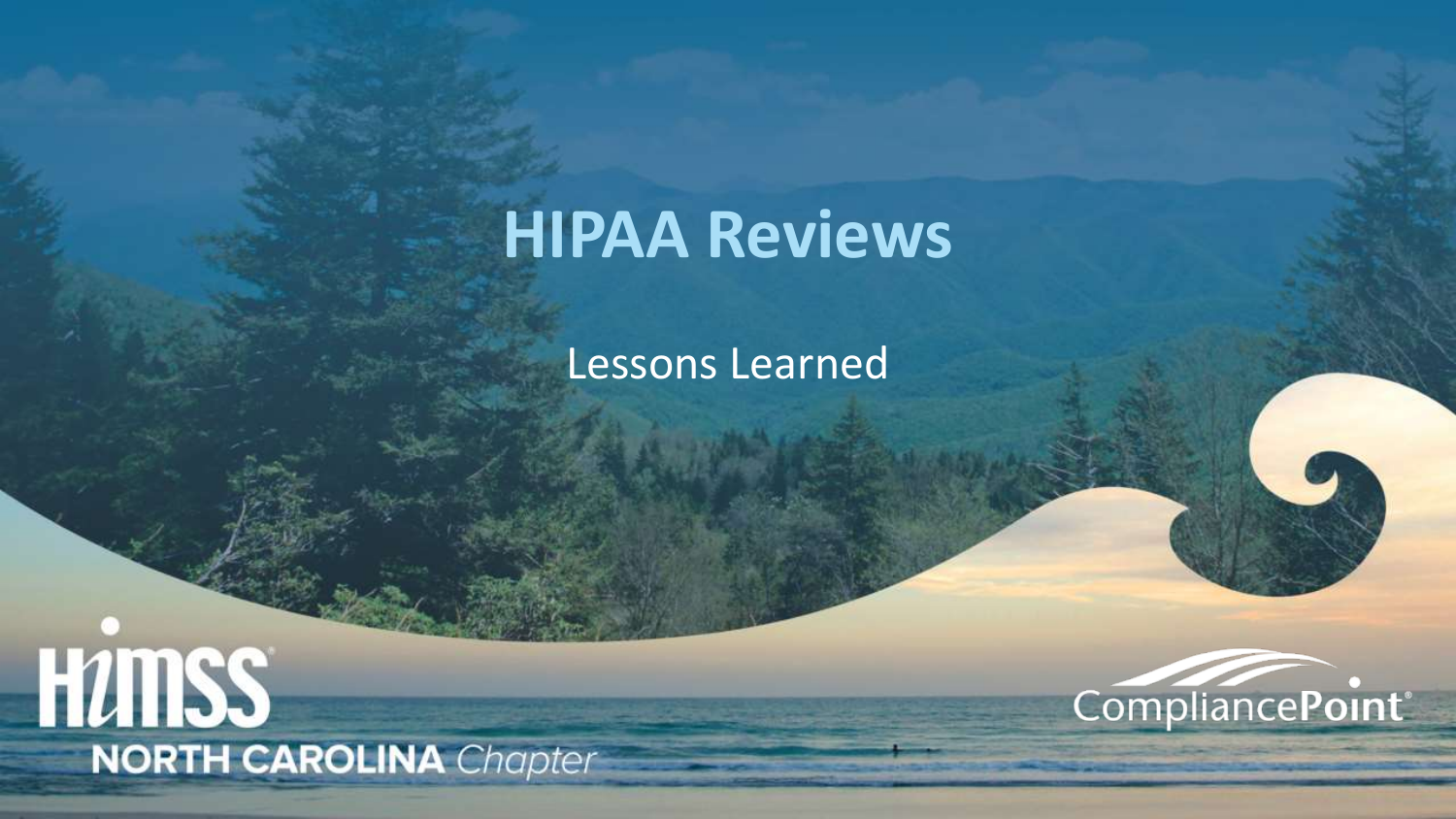**Identify** Quickly Identify any discrepancies putting you at risk

Effectively close gaps and correct discovered discrepancies

Mitigate

MANAGE

Proactively protect information on an ongoing basis

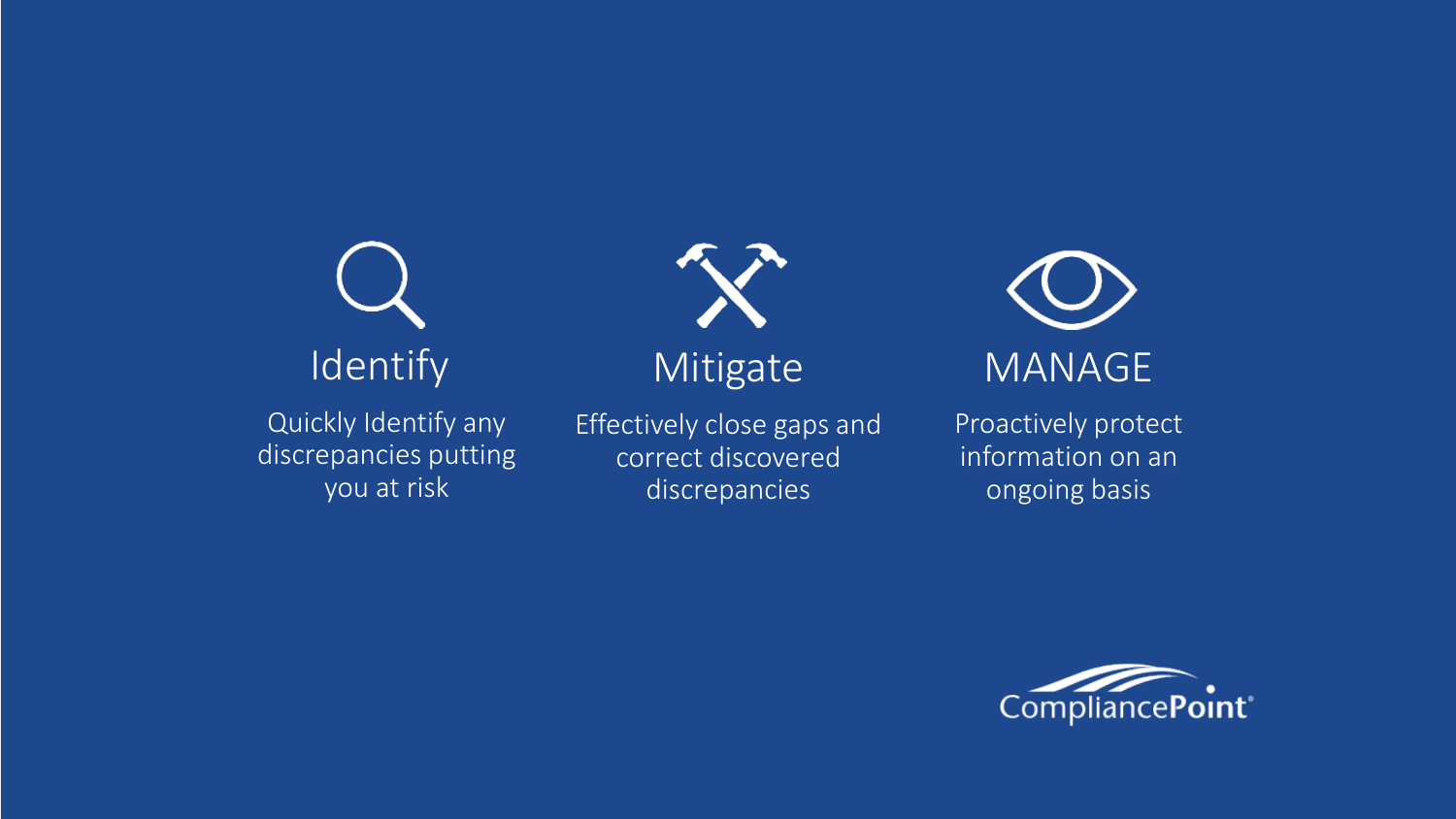### Areas of Expertise



**Health Information Privacy**

HIPAA, HITRUST, HITECH, Meaningful Use, and MARS-E rules specific to protecting patient data.



**PCI Security Standards**

PCI security standards including PCI DSS, PA-DSS, P2PE and EI3PA requirements



#### **Cyber Security**

Requirements and best practices for protecting data from theft, damage, and disruption.



#### **GDPR, ePrivacy, CCPA & More**

General Data Protection Regulation compliance standards issued by the European Commission.



#### **SSAE SOC 2&3**

Requirements mandating certain controls that protect financial data and meet user needs.



ල

**ISO** 

#### **Cloud Compliance**

FedRAMP compliance standards and CSA's best practices for secure cloud computing.

#### **FISMA & NIST**

Standards specific to government agencies for implementing an information security program.

#### **ISO 27001 & CobIT**

Standards and frameworks specific to security management and governance.

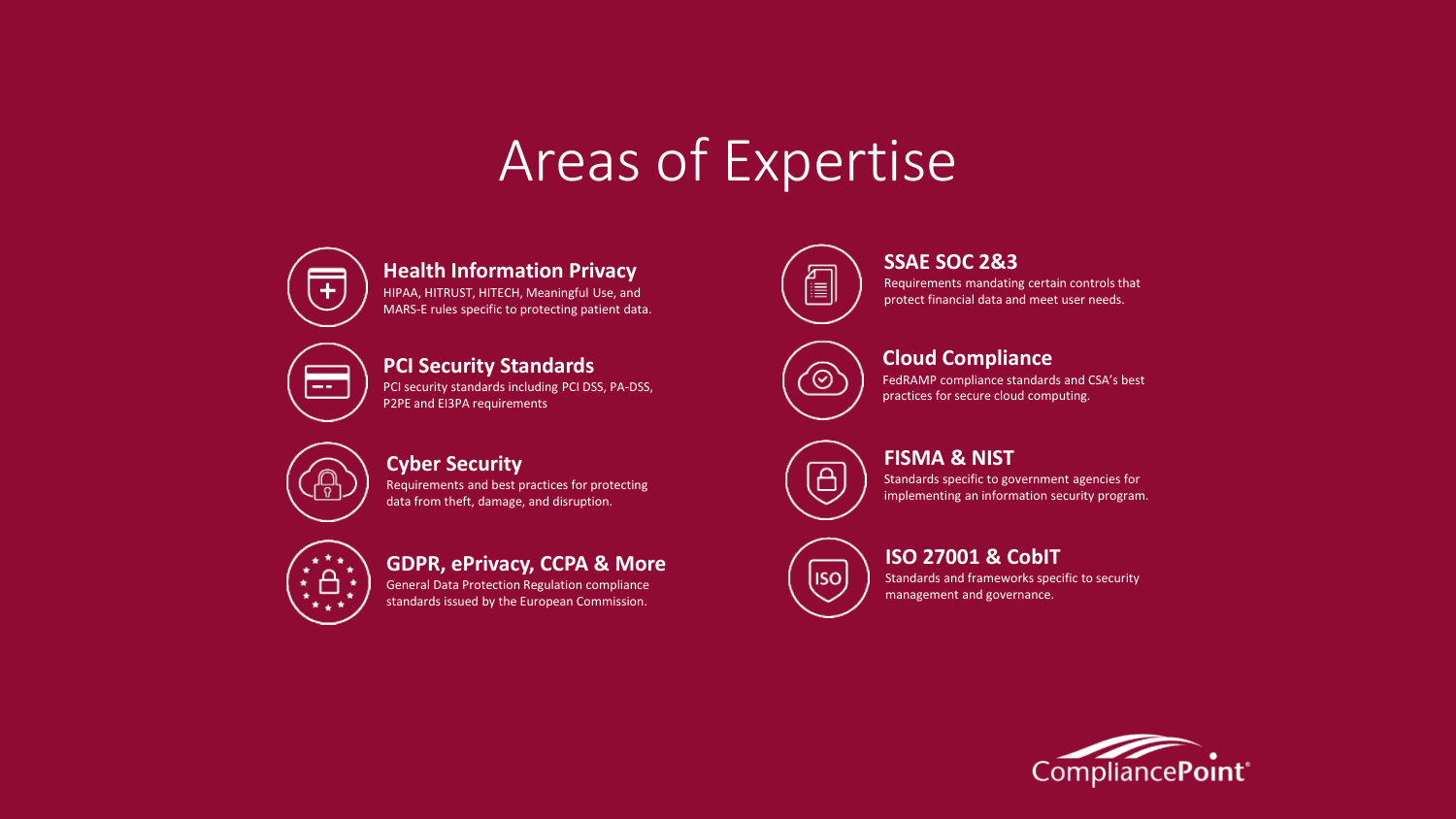### OCR Phase II Audit Results Common Themes

- Failure to Demonstrate appropriate risk management plans 94% of covered entities reviewed!
- Failure to perform an information security risk analysis 83%
- Incomplete or inaccurate notice to individuals of a breach -67%
- Incomplete or inaccurate Notice of Privacy Practices 65%
- Failure to comply with requirements to provides patients access to their  $PHI - 89%$

https://cynergistek.com/blog/ocr-desk-audits-preliminary-results/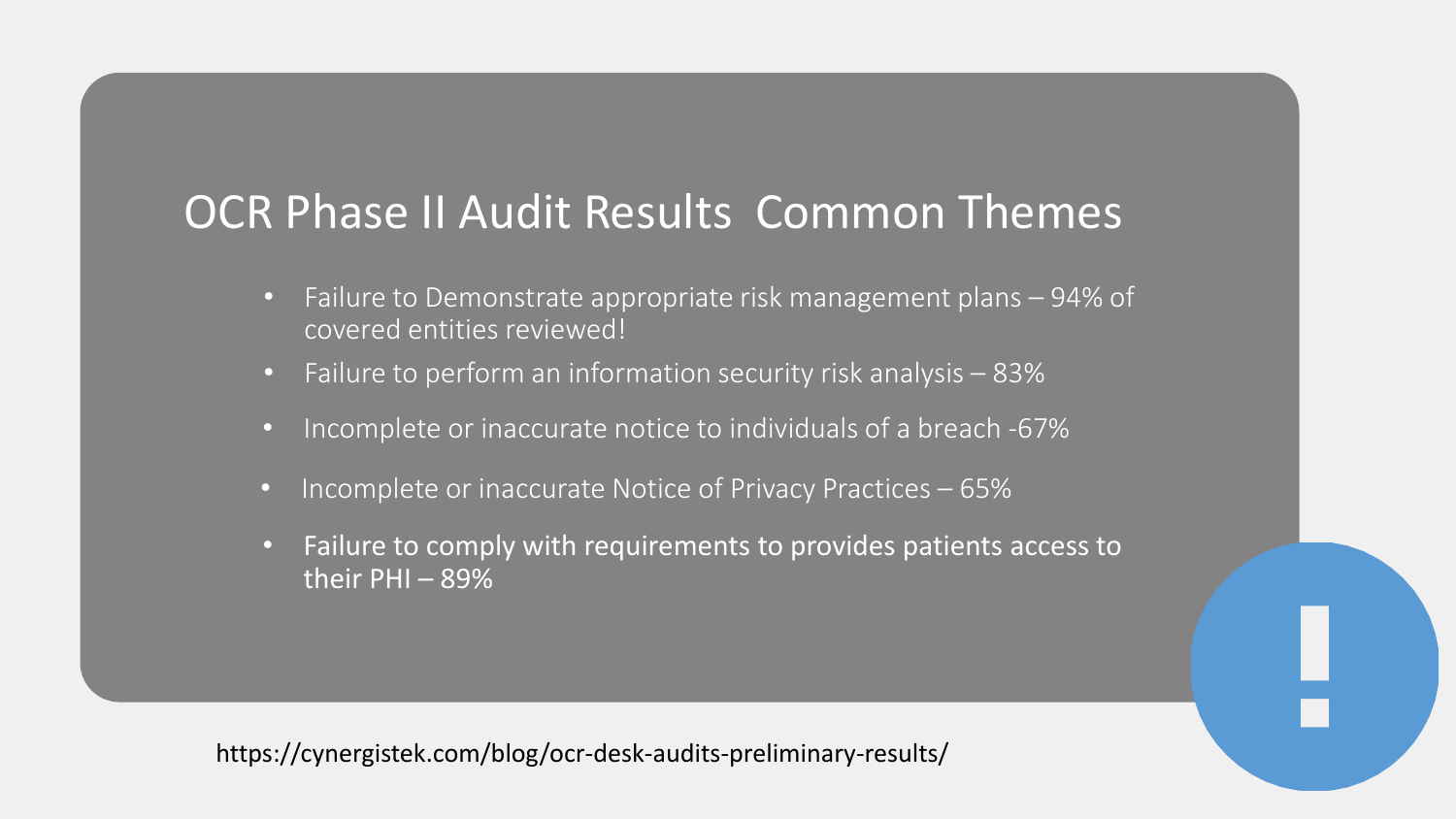# 2018 Enforcement Results \$28 MILLION

| <b>ENTITY</b>                                                | <b>SETTLEMENT</b> | <b>ISSUES</b>                                                                                                          |
|--------------------------------------------------------------|-------------------|------------------------------------------------------------------------------------------------------------------------|
| Fresenius Medical Care \$3.5 Million<br><b>North America</b> |                   | Failed to conduct an accurate and through risk analysis<br>Failed to implement a mechanism to encrypt and decrypt ePHI |
| <b>MD Anderson Cancer</b><br>center                          | \$4.3 Million     | Failed to address risk analysis findings regarding the lack of<br>device level encryption                              |
| <b>Advanced Care</b><br><b>Hospitalists</b>                  | \$500,000         | Failed to conduct risk analysis<br>Failed to obtain BAA with billing vendor                                            |
| Cottage Health                                               | \$3 million       | Failed to conduct risk assessment                                                                                      |
| Anthem, Inc.                                                 | \$16 million      | Failed conduct an enterprise-wide risk analysis                                                                        |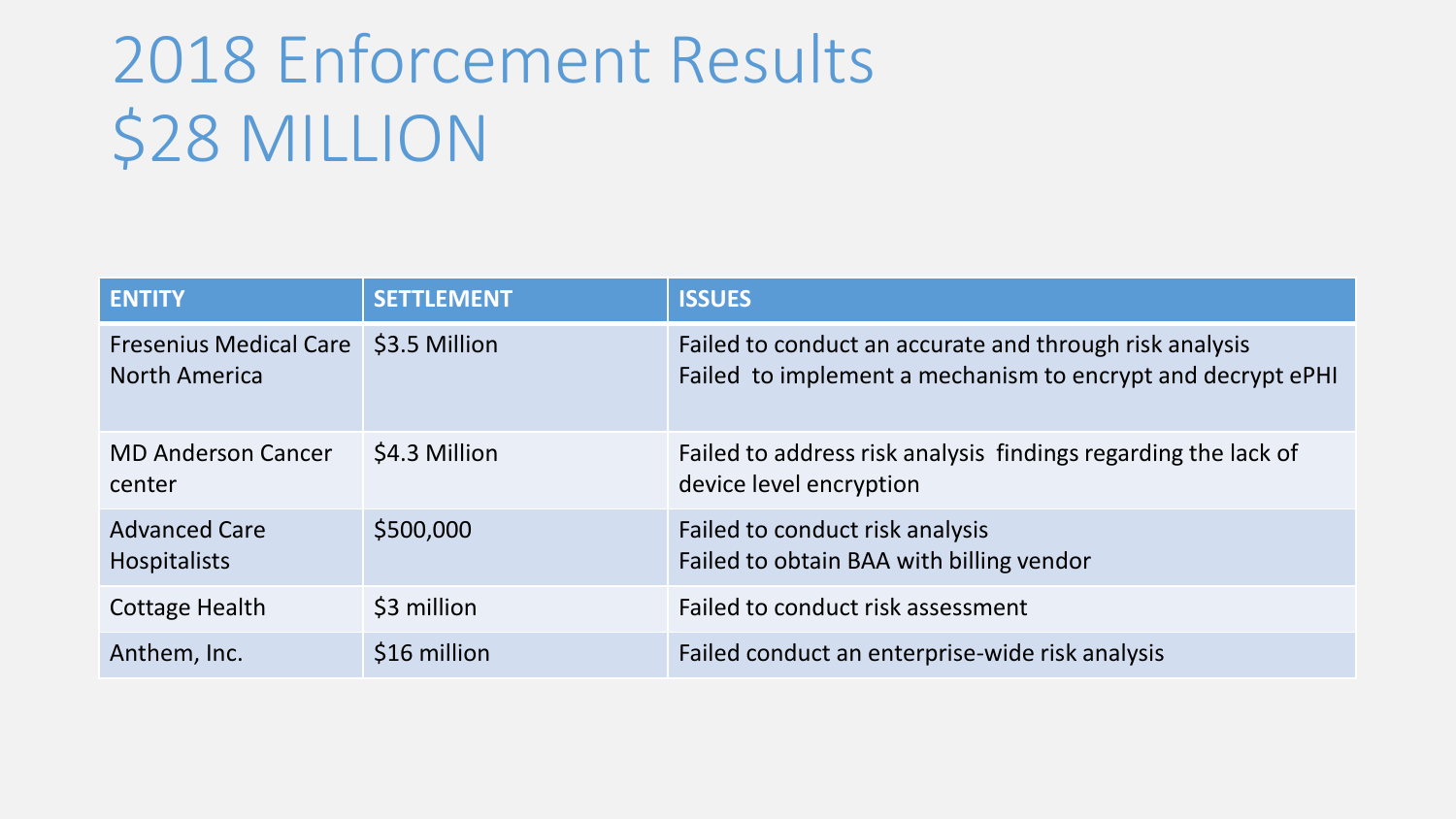### CompliancePoint Results

| <b>Risk Assessments</b>   | • Not performed<br>• Risks not addressed |
|---------------------------|------------------------------------------|
| Policies and              | · Incomplete                             |
| Procedures                | • Not updated                            |
| <b>Business Associate</b> | • Not obtained                           |
| <b>Agreements</b>         | • Not updated                            |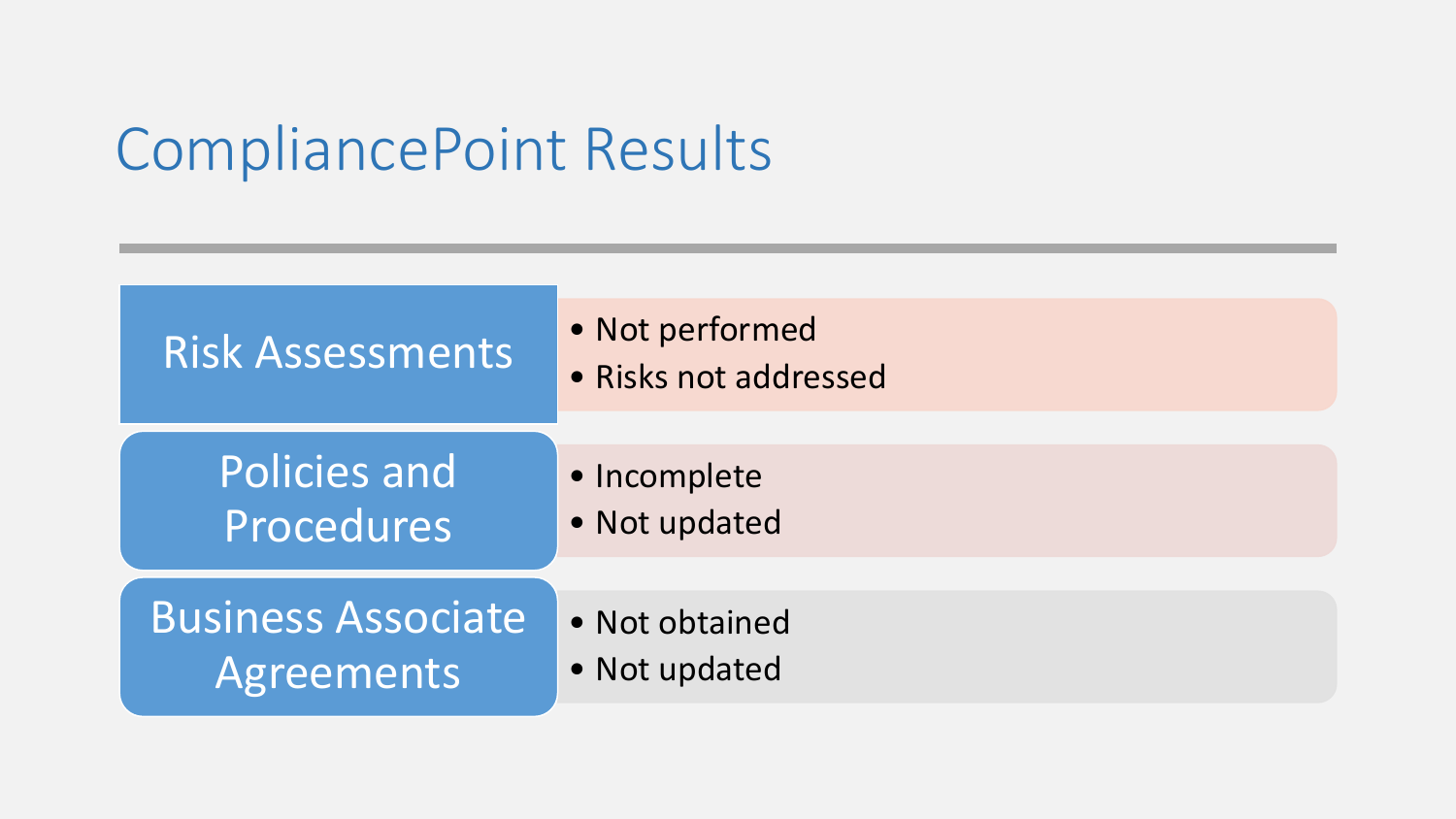### Risk Management - Risk Analysis

• HIPAA Definition requires the organization to "conduct an accurate and thorough assessment of the potential risks and vulnerabilities to the confidentiality, integrity, and availability of electronic protected health information held by the covered entity or business associate." 45 CFR § 164.308(a)(1)(ii)(A).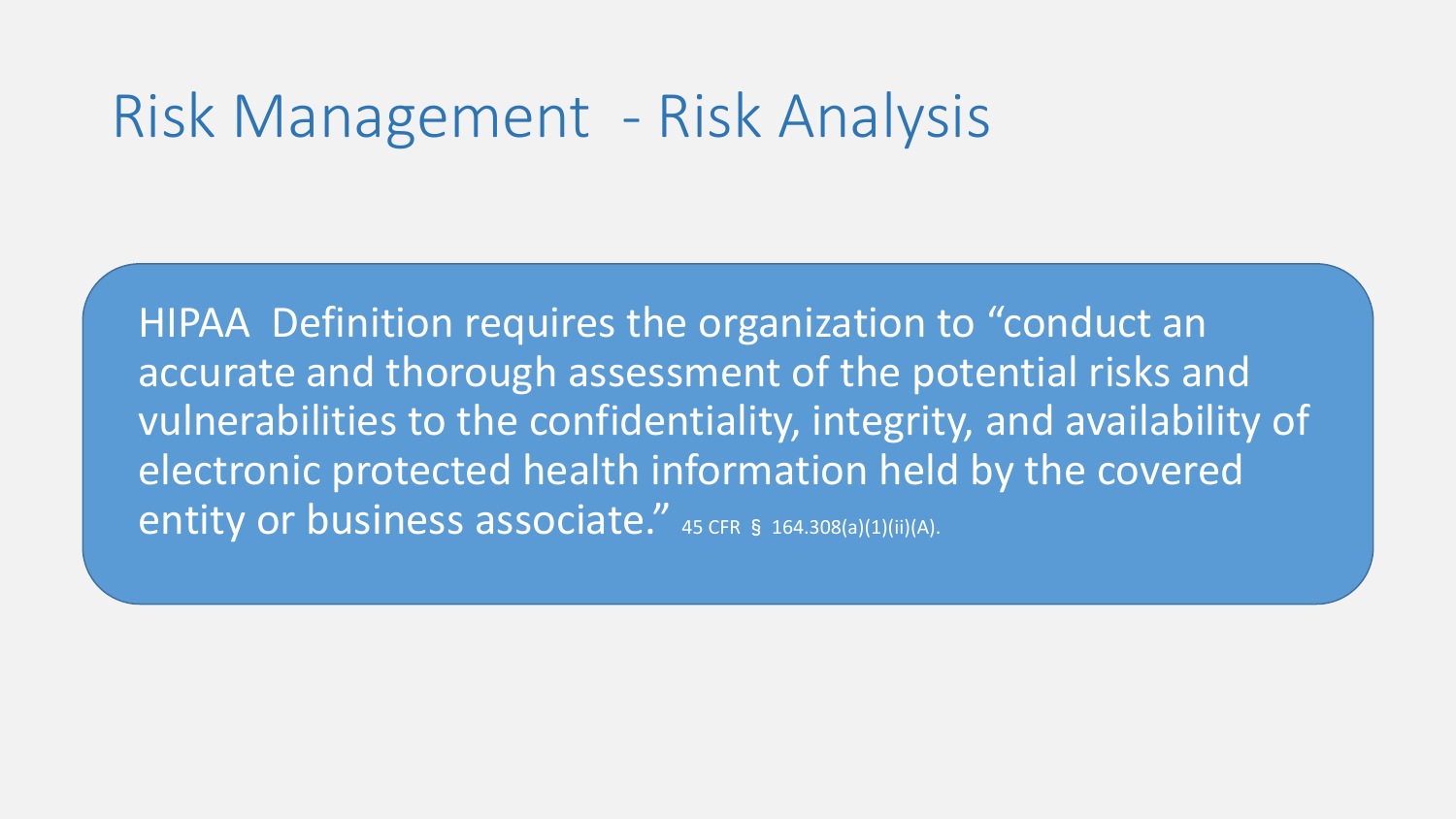## Risk Management - Risk Analysis

- The questions you are trying to answer in the risk analysis are:
	- What could compromise the confidentiality, integrity and availability of the health information in our possession?
	- If that information is compromised, what is the impact to our business or to the individual?
	- What is the probability that it will happen?

**A Risk Analysis not only helps you comply with HIPAA but may help you identify opportunities for improvement in your organization.**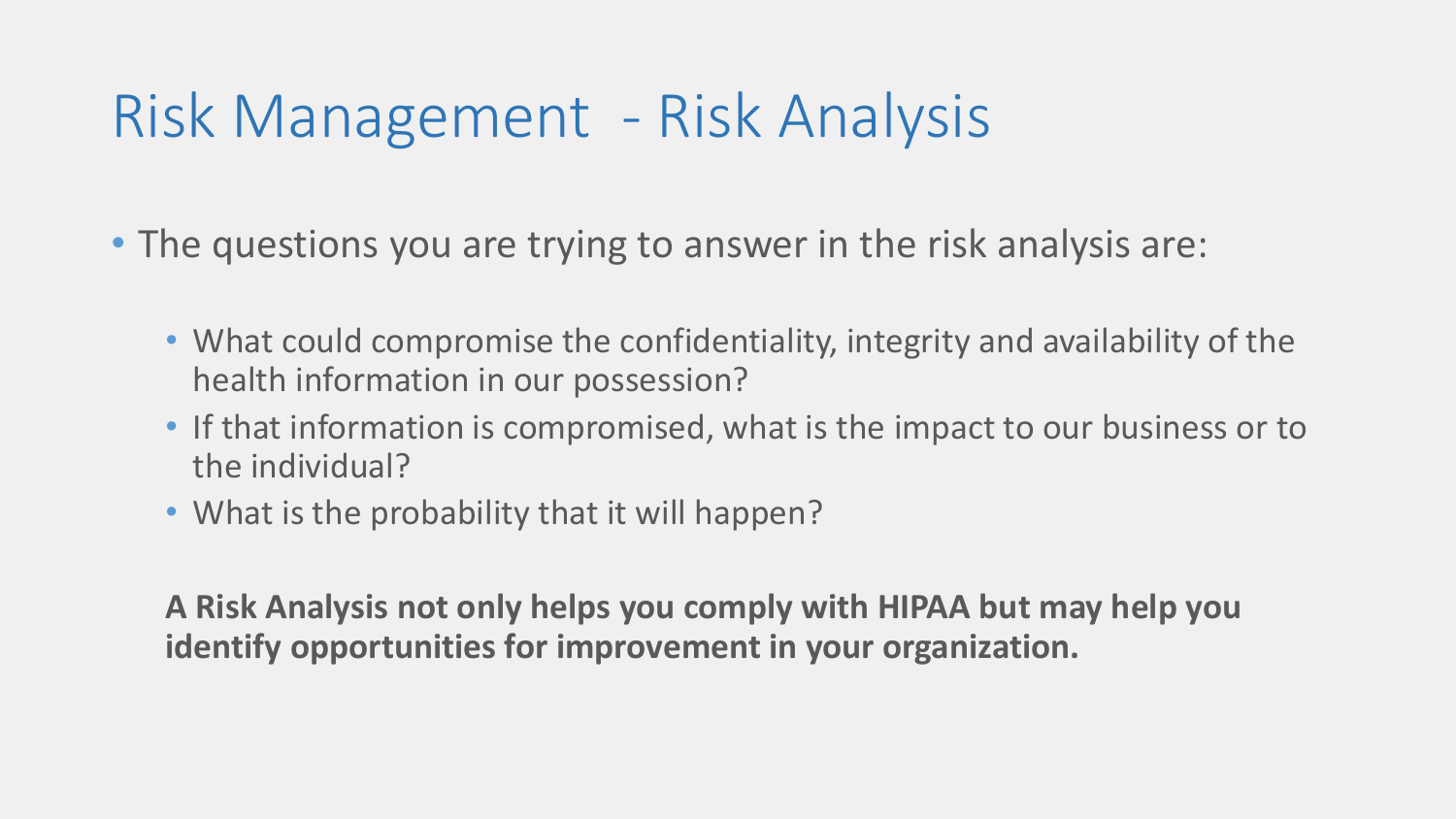## Risk Analysis – Getting Started

- Identify the PHI that your organization creates, receives, stores and transmits
- Identify the threats to your PHI
- Assess your current controls
- Determine the 'likelihood and impact' of each risk
- Assign a risk level based on the average of the likelihood and impact
- Prioritize your workplan high likelihood, high impact first
- Repeat at least annually

The HIPAA risk analysis, the rationale for the measures, procedures and policies subsequently implemented, and all policy documents must be kept for a minimum of six years.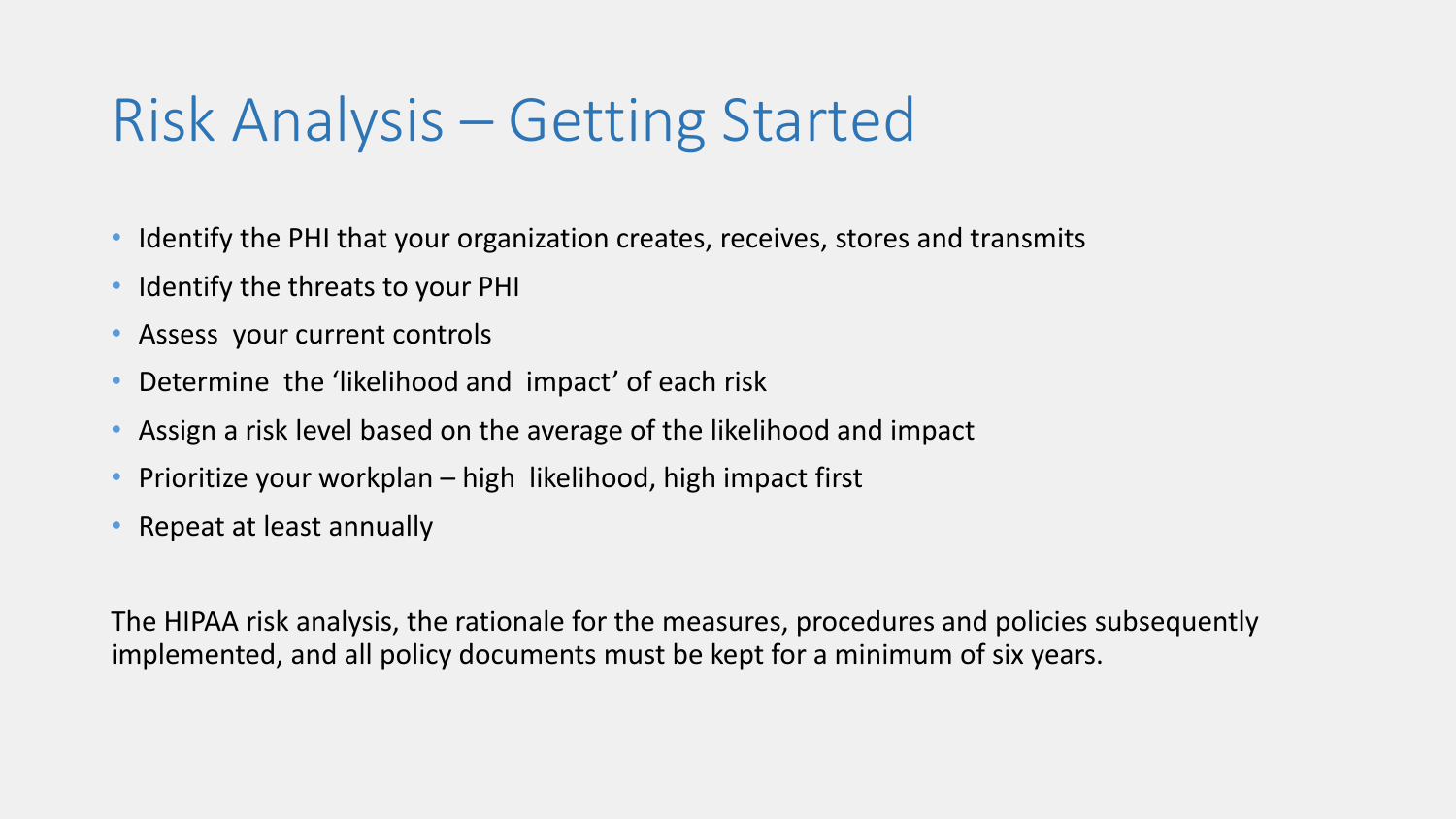# Risk Analysis Reporting

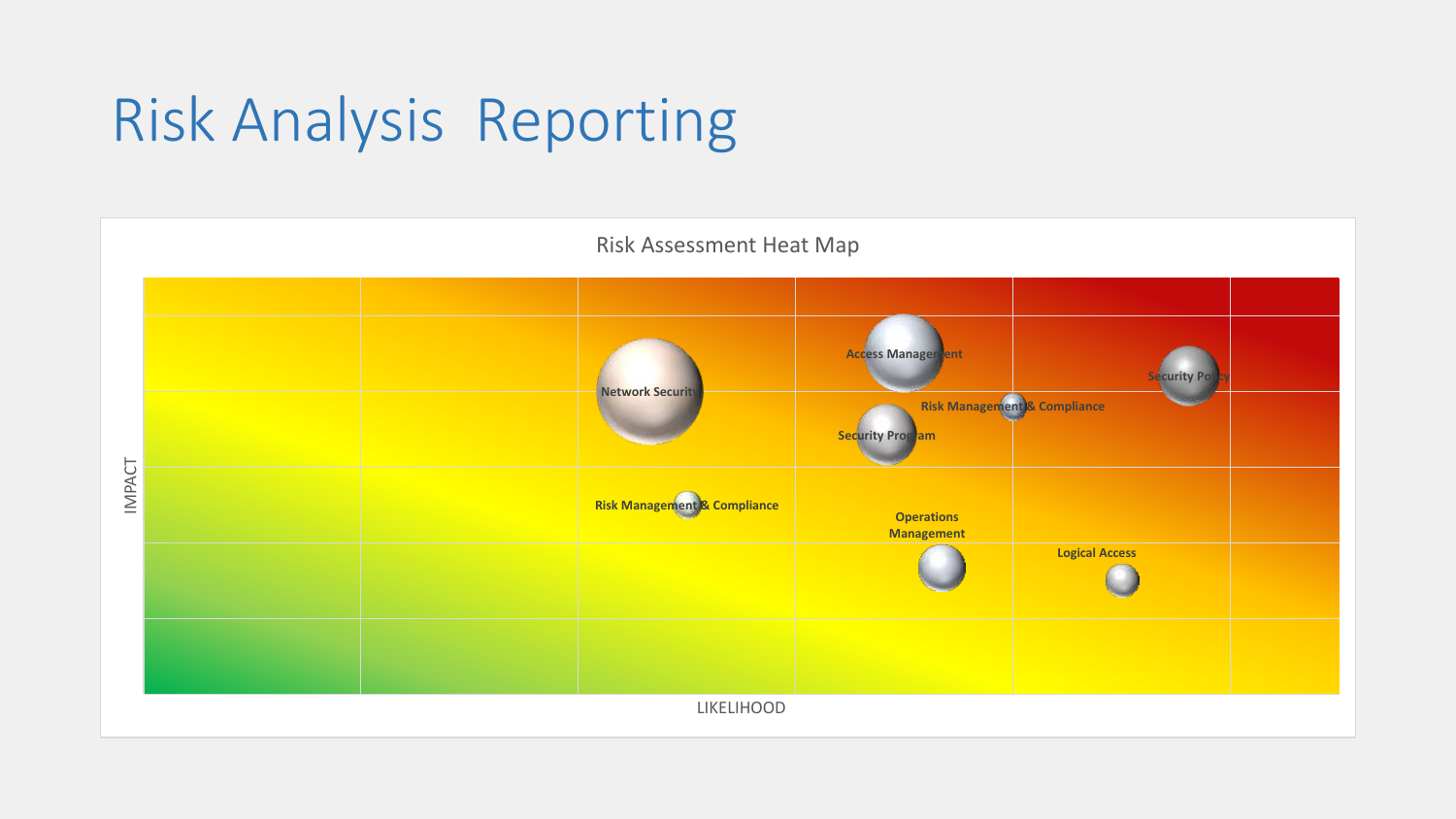### Risk Analysis Improvement Opportunities

| <b>PHI Process Flows</b>  | • Eliminate or reduce paper work flows<br>• Ensure accuracy and completeness of Medical Record |
|---------------------------|------------------------------------------------------------------------------------------------|
| <b>Employee Awareness</b> | • Texting, phishing, social media                                                              |
| <b>Incident Reduction</b> | • Gossip<br>• Social breaches                                                                  |
| Proactive                 |                                                                                                |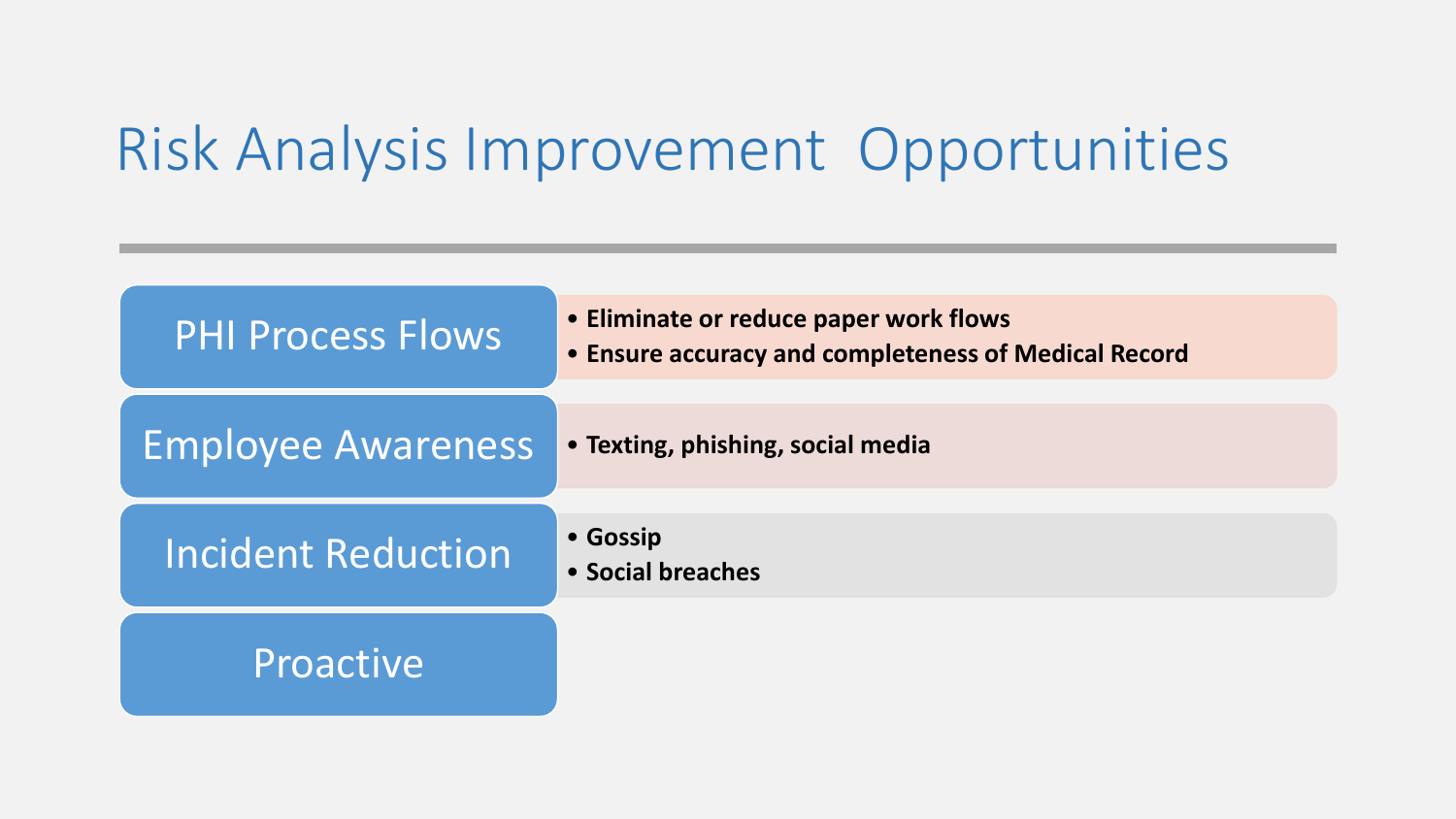## Breach Notification

### How quickly do you need to respond?

- Affected individuals must be notified within 60 days of discovery
- Business Associates must notify their covered entities

### Assess the Breach

- The nature and extent of the protected health information involved
- The unauthorized person who accessed the PHI
- Was the PHI actually acquired or viewed
- Mitigation performed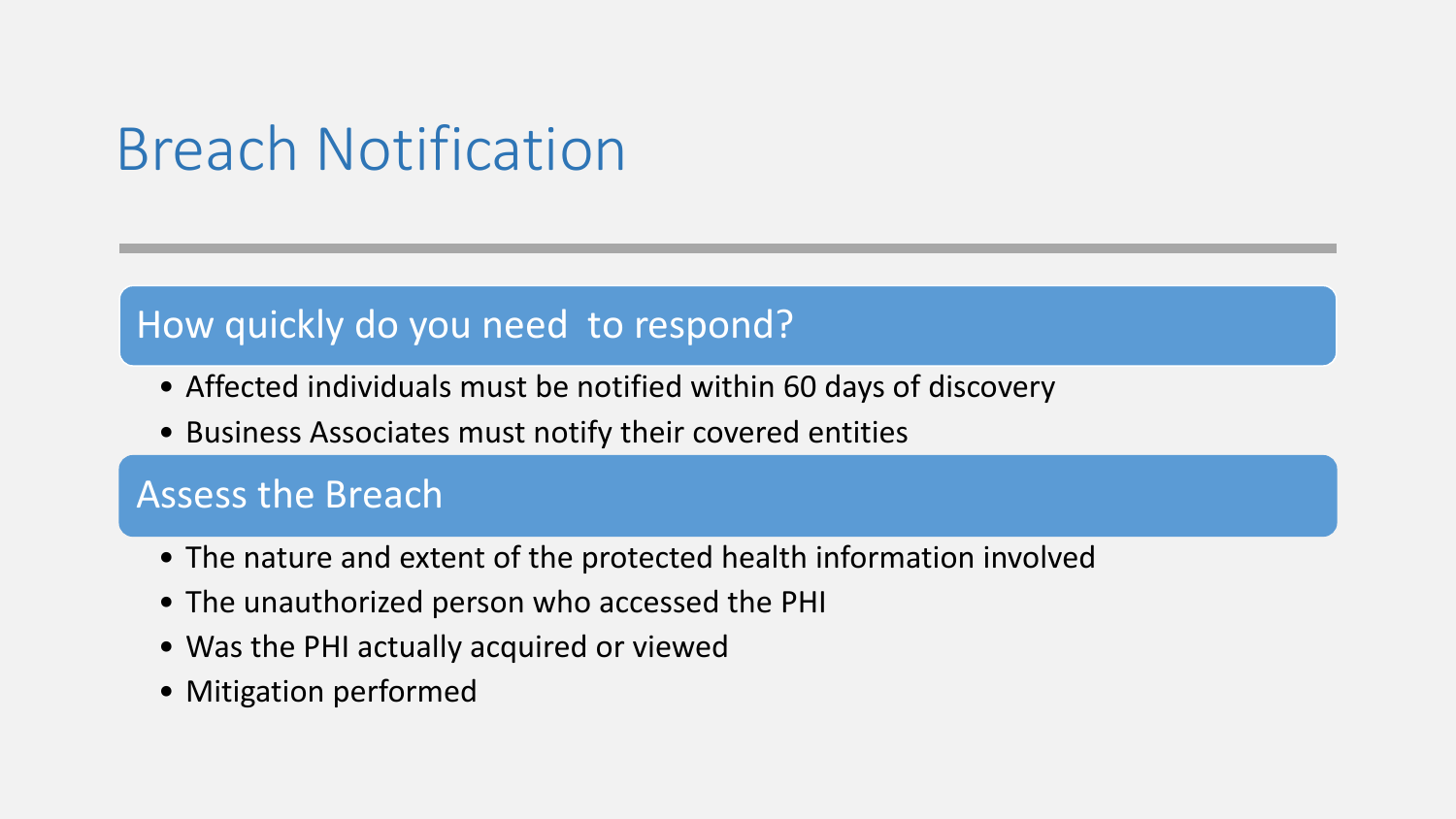### Breach Notification

- Patient Notification Failures
	- More than 10 returned mail notifications?
		- Website posting

**Anthem Cyber Attack** 

- Toll Free Number
- More than 500 affected?
	- Media Notification within 60 days of discovery
- HHS Notification
	- More than 500 within 60 days of discovery
	- Less than 500 within 60 days of calendar year end for discovery year.
- North Carolina Department of Justice Notification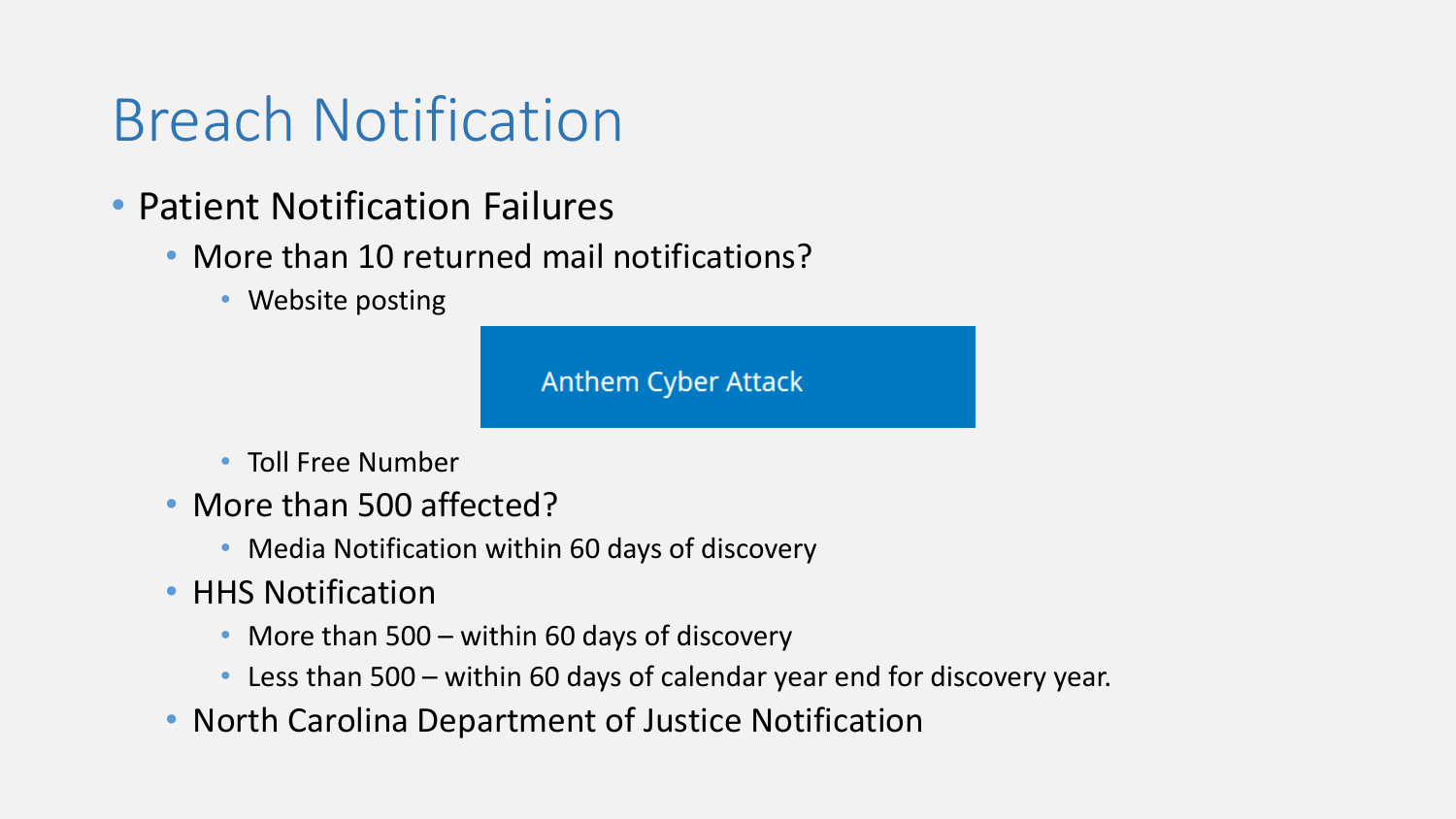## Notice of Privacy Practices



- include a direct link from homepage with a clear description that the link is to the HIPAA Notice of Privacy Practices."
- Review of 10 Physician Practices in the Raleigh Area
	- 6 did not have a link on their home page
	- 1 had a broken link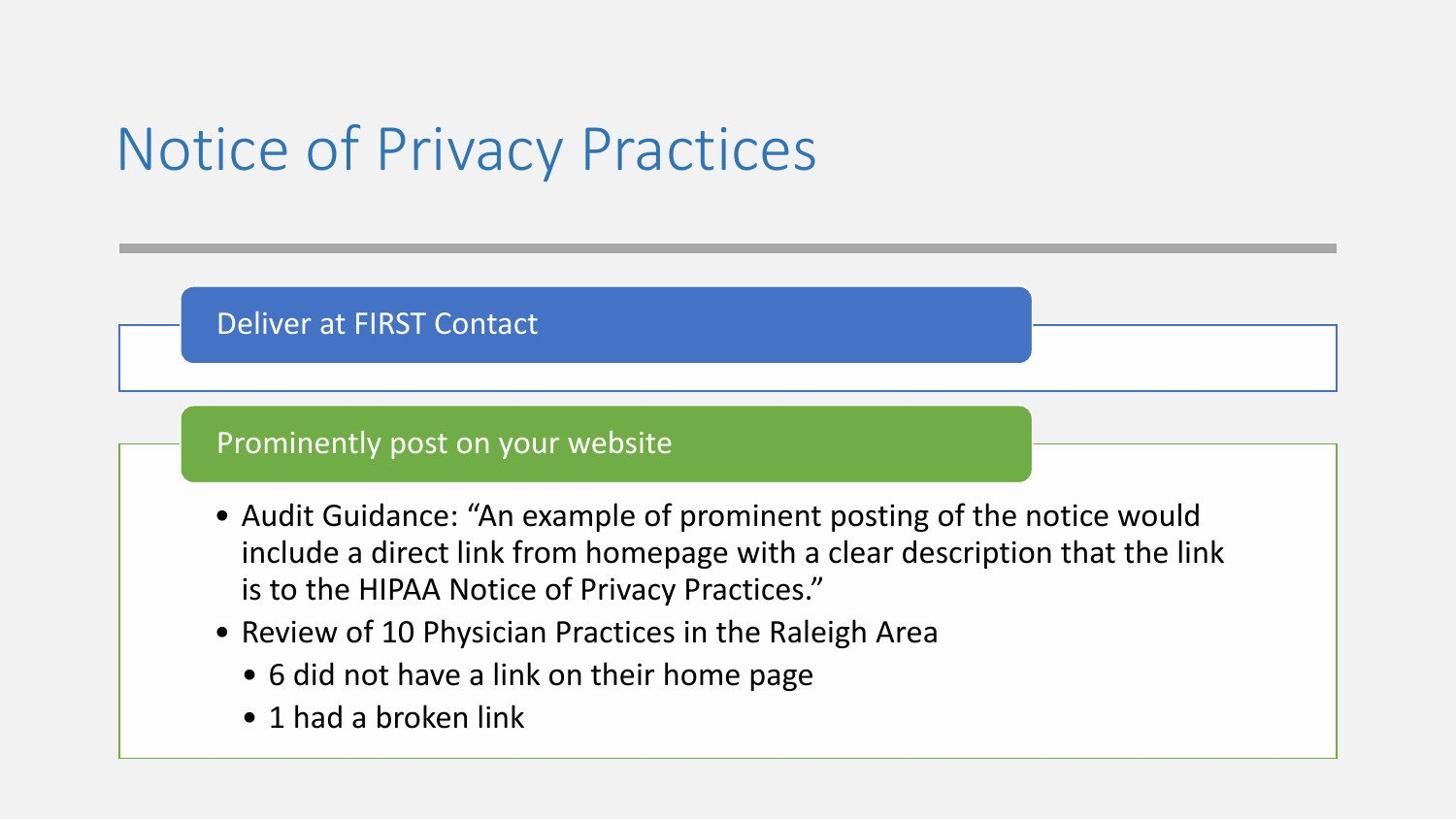### Provision Of Access

### • Right to Access

- Procedures
	- Cannot be dependent upon payment of claim
	- Cannot provide just a summary

#### • Charges

- Reasonable cost of labor for creating and delivering the record
- Costs of supplies for creating the paper copy or for creating the electronic copy
- Postage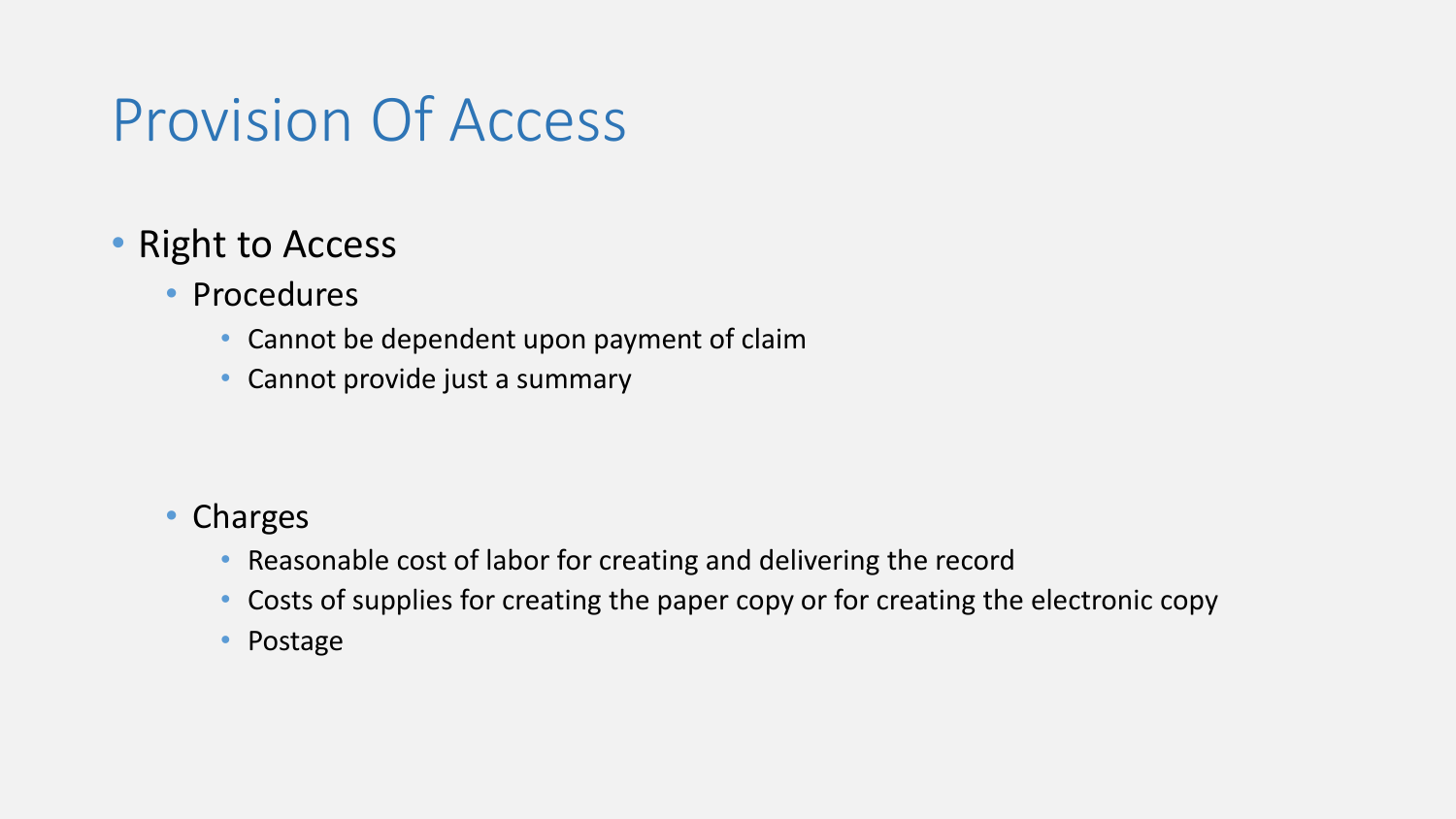### What should I do?

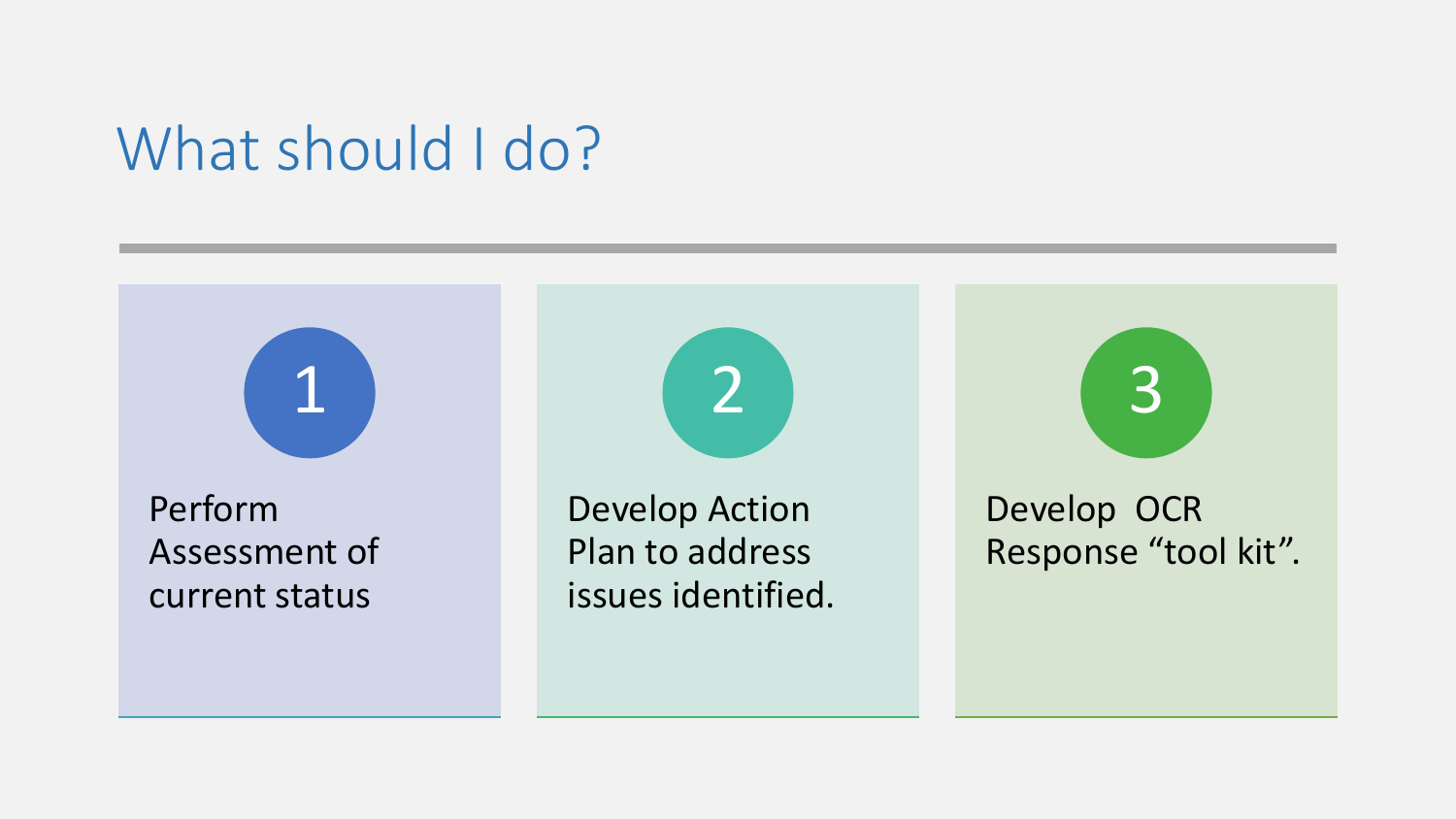# Audit Yourself

- Use the OCR Audit Protocol
- Be objective or use an objective auditor
- Conduct and critique in-person interviews
- Use network scanning tools to access technical vulnerabilities
- Don't "assume"
- Keep auditing!

https://www.hhs.gov/hipaa/for-professionals/compliance-enforcement/audit/protocol/index.html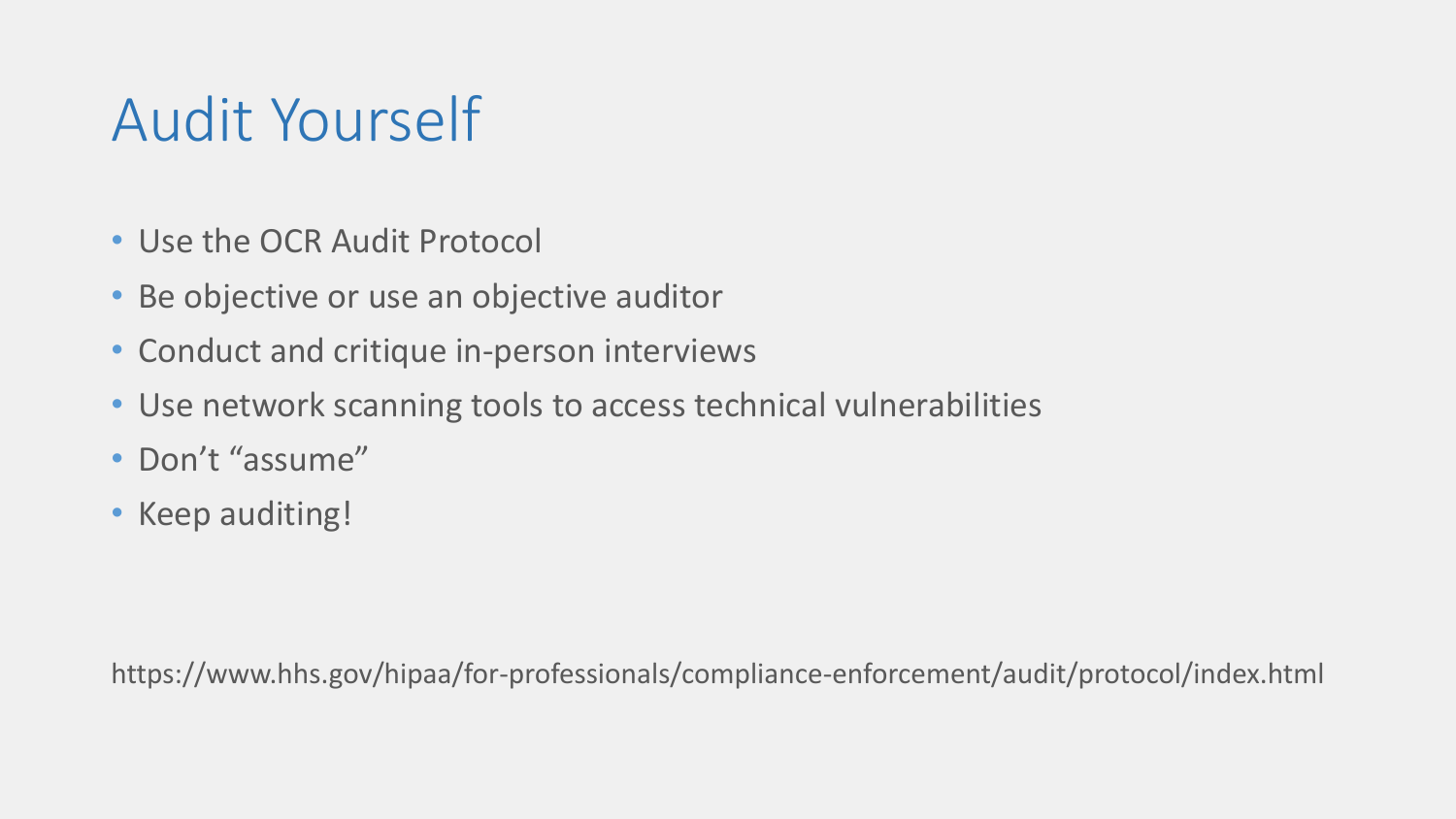# Audit Example

| Control                                    | <b>S40</b>                                                                                                                                                                                                                                                                                                                                                                                                                                                                                                                                                                                                                                                                                                                                                                                                                                                                                                                                                                                                                                                                                                                                                                                                                                                                                      |
|--------------------------------------------|-------------------------------------------------------------------------------------------------------------------------------------------------------------------------------------------------------------------------------------------------------------------------------------------------------------------------------------------------------------------------------------------------------------------------------------------------------------------------------------------------------------------------------------------------------------------------------------------------------------------------------------------------------------------------------------------------------------------------------------------------------------------------------------------------------------------------------------------------------------------------------------------------------------------------------------------------------------------------------------------------------------------------------------------------------------------------------------------------------------------------------------------------------------------------------------------------------------------------------------------------------------------------------------------------|
| <b>Audit Type</b>                          | Security                                                                                                                                                                                                                                                                                                                                                                                                                                                                                                                                                                                                                                                                                                                                                                                                                                                                                                                                                                                                                                                                                                                                                                                                                                                                                        |
| <b>Safeguards</b>                          | <b>Physical Safeguards</b>                                                                                                                                                                                                                                                                                                                                                                                                                                                                                                                                                                                                                                                                                                                                                                                                                                                                                                                                                                                                                                                                                                                                                                                                                                                                      |
| Section                                    | \$164.310(d)(2)(ii)                                                                                                                                                                                                                                                                                                                                                                                                                                                                                                                                                                                                                                                                                                                                                                                                                                                                                                                                                                                                                                                                                                                                                                                                                                                                             |
| Established<br><b>Performance Criteria</b> | §164.310(d)(2)(ii): Implement procedures for removal of electronic protected health information from electronic media before the media are<br>made available for re-use.                                                                                                                                                                                                                                                                                                                                                                                                                                                                                                                                                                                                                                                                                                                                                                                                                                                                                                                                                                                                                                                                                                                        |
| <b>Audit Inquiry</b>                       | Does the entity have policies and procedures established to remove ePHI before reusing electronic media and who is responsible for the<br>overseeing those processes? Does the entity remove ePHI before reusing electronic media and who is responsible for the overseeing those<br>processes? Obtain and review procedures related to media re-usage. Evaluate the content in relation to the specified performance criteria for<br>removing ePHI from electronic media before they are issued for reuse. Elements to review may include but are not limited to:• Workforce<br>members' roles and responsibilities in the media re-use process • How the removal of ePHI from electronic media is verified • How ePHI will be<br>removed from electronic media before external and internal re-use. Obtain documentation demonstrating media re-use procedures being<br>implemented and how ePHI has been removed from electronic media. Evaluate and determine if the process used for the reuse of electronic<br>media is appropriate; that ePHI is properly removed from electronic media prior to reuse; that ePHI that is removed is unusable, inaccessible, and<br>indecipherable; and that removal of ePHI from electronic media has been verified prior to reuse of electronic media. |
| Owner                                      | <b>IT Security Manger</b>                                                                                                                                                                                                                                                                                                                                                                                                                                                                                                                                                                                                                                                                                                                                                                                                                                                                                                                                                                                                                                                                                                                                                                                                                                                                       |
| <b>Policy and Procedure</b>                | IT Policy 12.3                                                                                                                                                                                                                                                                                                                                                                                                                                                                                                                                                                                                                                                                                                                                                                                                                                                                                                                                                                                                                                                                                                                                                                                                                                                                                  |
| <b>Review Results</b>                      | IT Security Manager indicated that it's up to each individual department to delete ePHI from electronic media. No evidence of anyone doing this<br>is obtained.                                                                                                                                                                                                                                                                                                                                                                                                                                                                                                                                                                                                                                                                                                                                                                                                                                                                                                                                                                                                                                                                                                                                 |
| <b>Review</b><br><b>Recommendations</b>    | Policy says all media should be reviewed and ePHI deleted by IT. Implement policy. Develop tracking log to provide evidence.                                                                                                                                                                                                                                                                                                                                                                                                                                                                                                                                                                                                                                                                                                                                                                                                                                                                                                                                                                                                                                                                                                                                                                    |
| <b>Status</b>                              | <b>Not Compliant</b>                                                                                                                                                                                                                                                                                                                                                                                                                                                                                                                                                                                                                                                                                                                                                                                                                                                                                                                                                                                                                                                                                                                                                                                                                                                                            |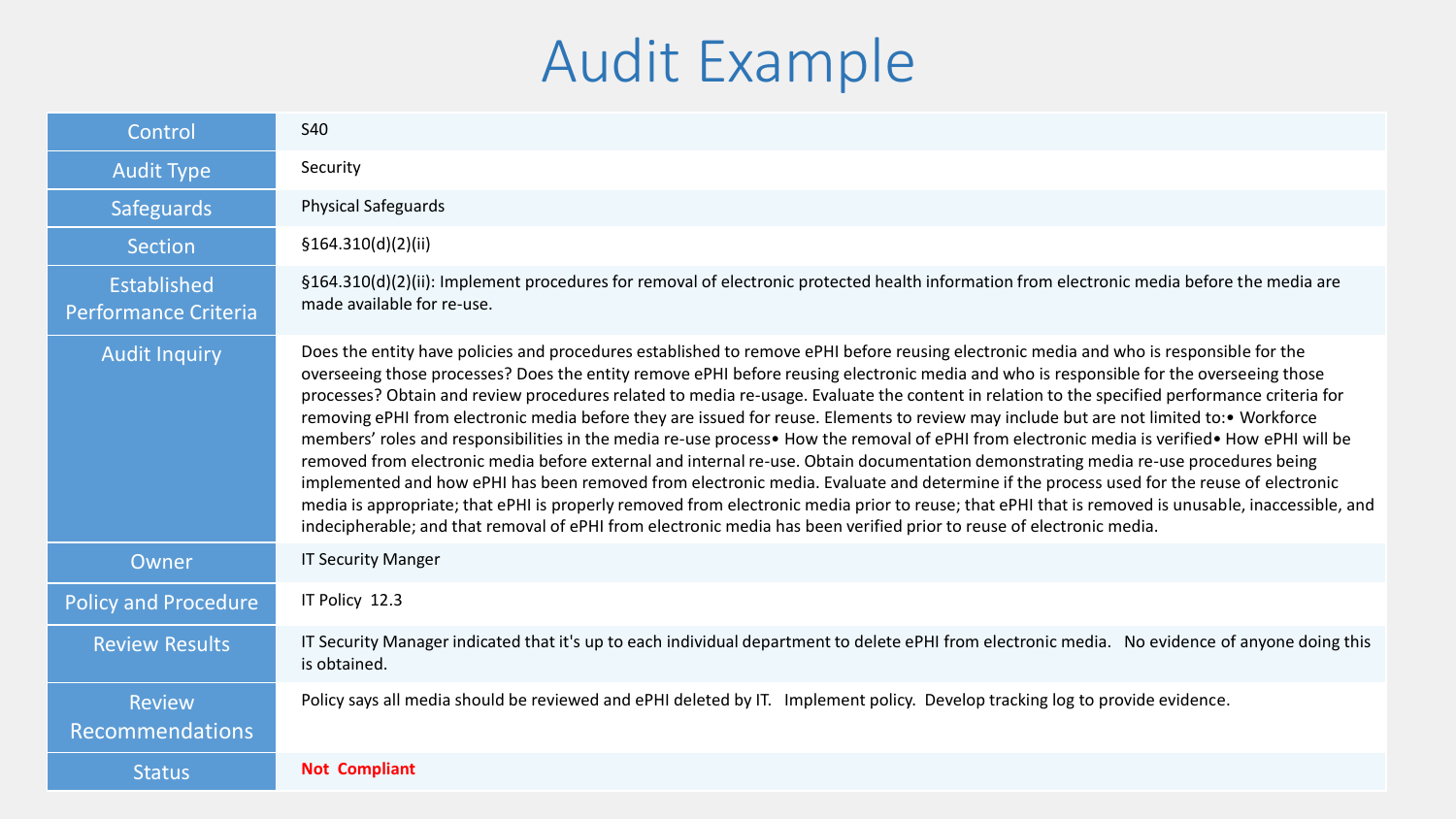# High Risk Areas

#### Business Associate Agreements

- Do we have them?
- Are they current?
- Have we "audited" our associates compliance?
- Do we know what we have agreed to?

### Risk Management

- Do we have a defined process for assessing privacy and security risks?
- Are we documenting actions taken to address identified risks?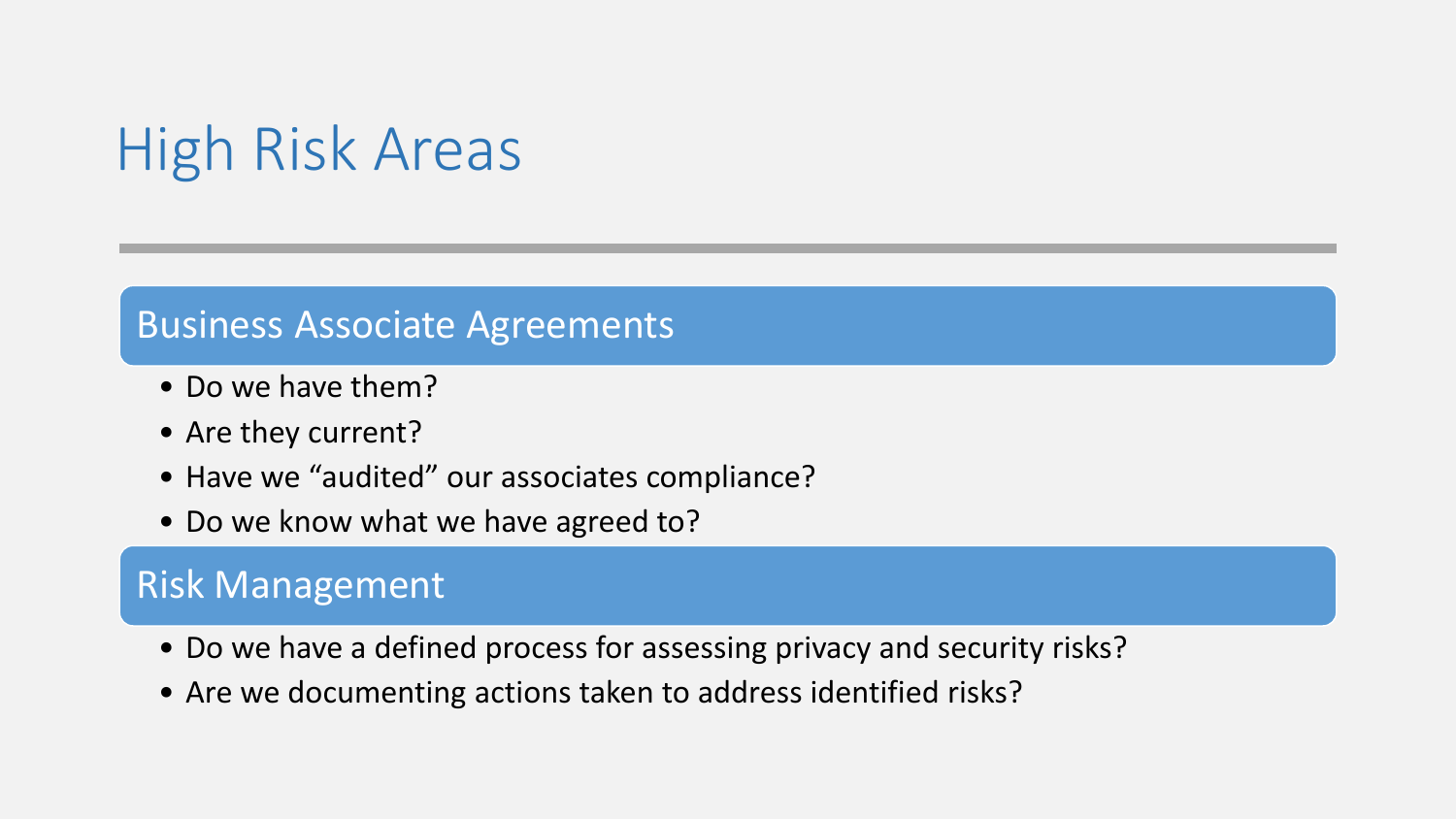## High Risk Areas

### Review of information system activity, such as audit logs, access reports, and security incident tracking reports

- IT is doing this?
- Can we prove we do it?

Terminating access to electronic protected health

- How long does it take?
- Are you verifying it's done?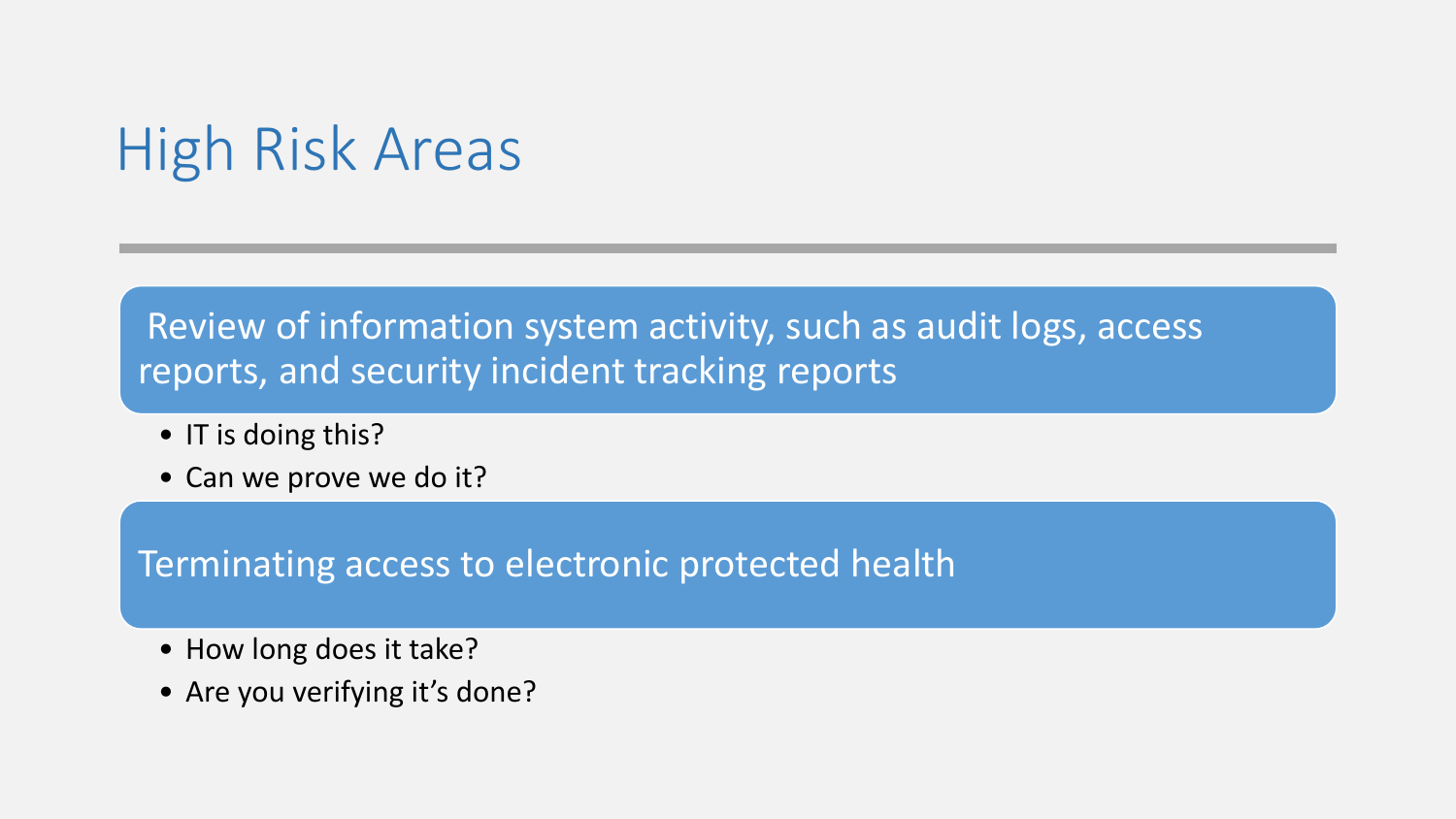### "Assumptions" can create issues

- Waiver of rights under the Breach Notification Rule or Privacy Rule.
	- Cannot be required for treatment or payment.
	- Is this in your policies and procedures?
	- "We would never do this, so we don't need a policy"
- Denial of an amendment to PHI.
	- Must be in writing and include appeal procedures.
	- Notification by phone is not sufficient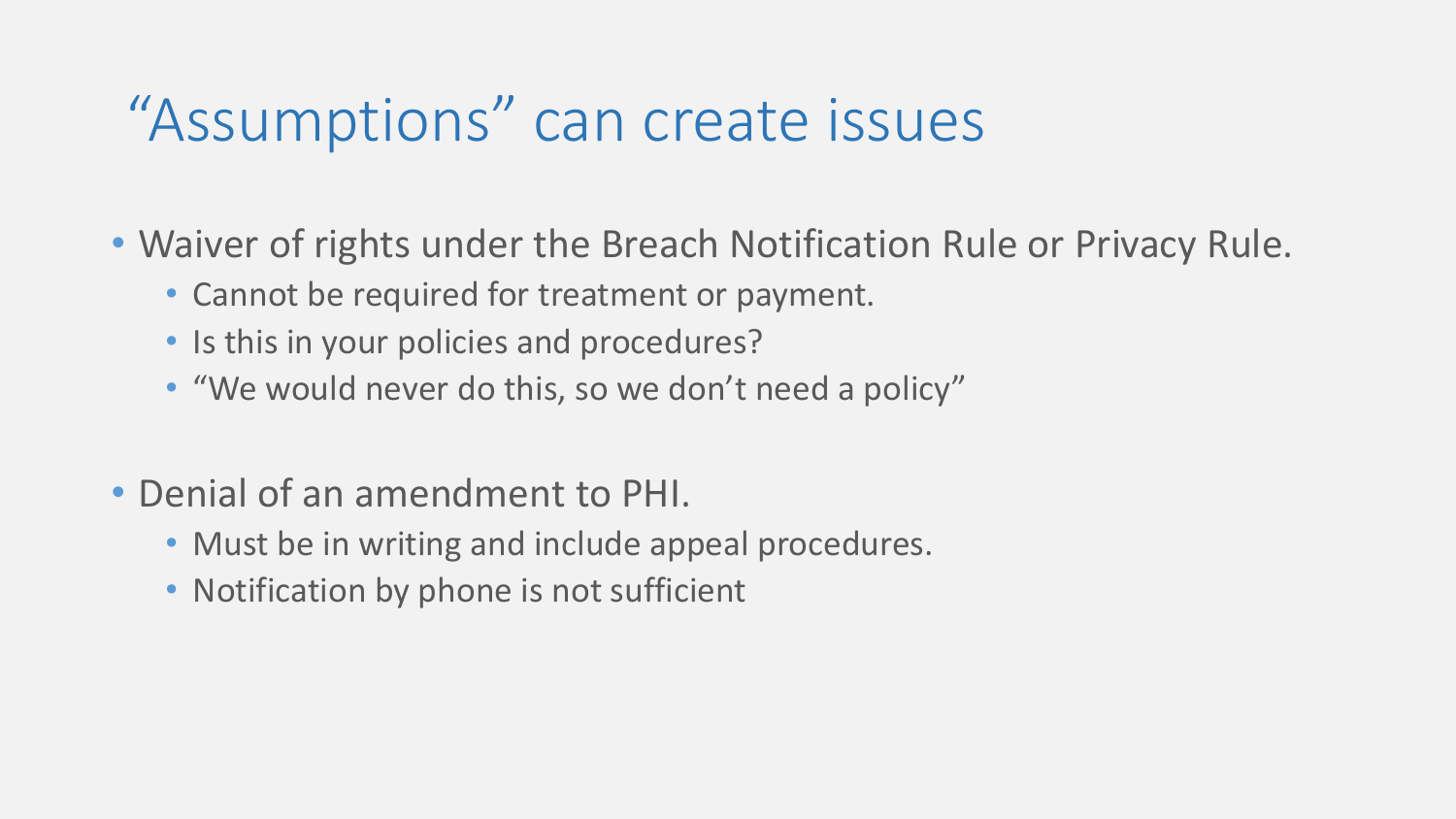### Details, Details, Details

### Policies and Procedures must cover ALL the requirements of the law

- Secret Service
- Corner's office

Who, what, when, how?

Updated to reflect your changes?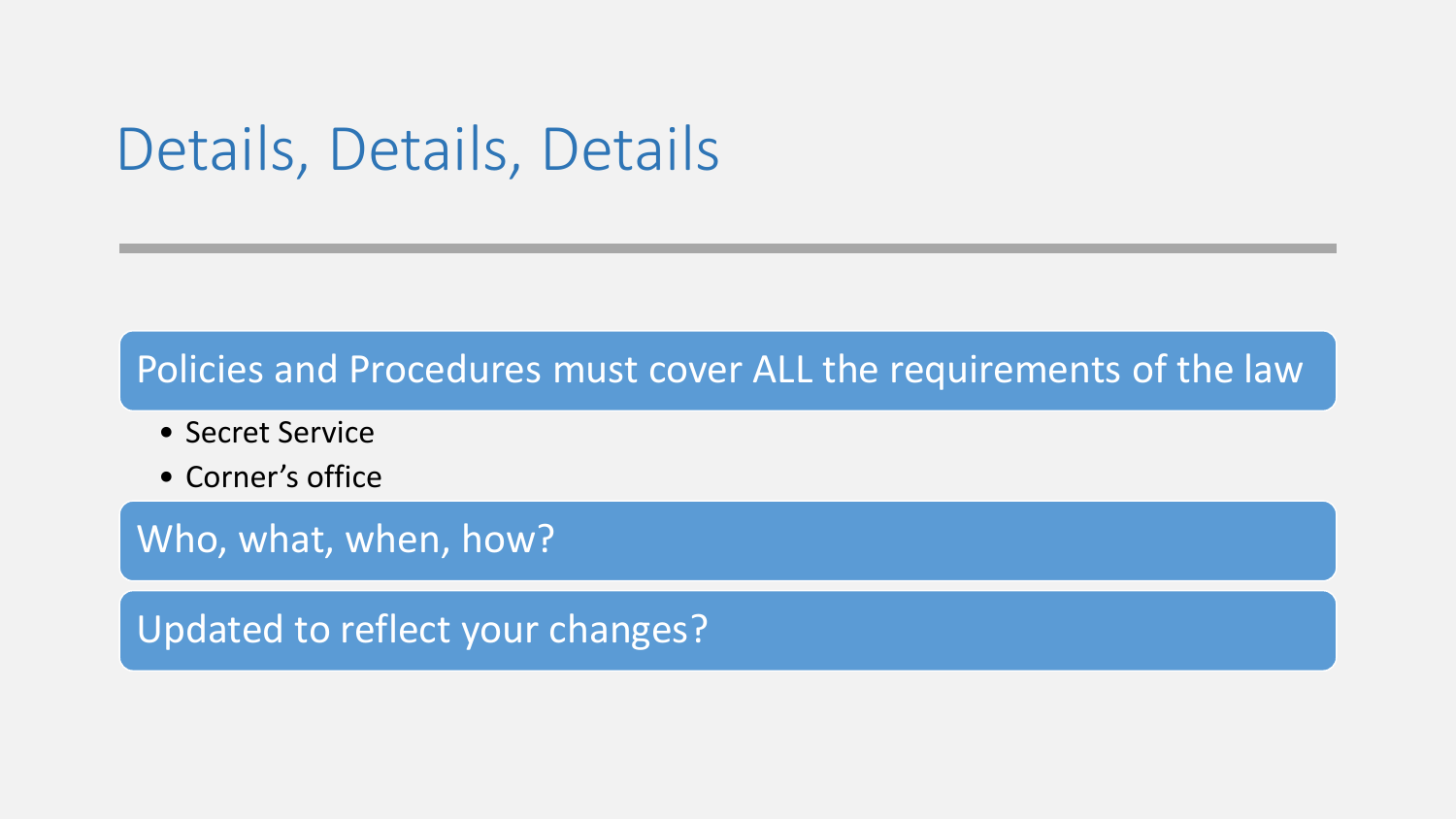### "I'm from Internal Audit and I'm here to help"

Recommendations can both help improve operations and compliance

Use your audit to develop a "tool kit" to help you respond to questions/investigations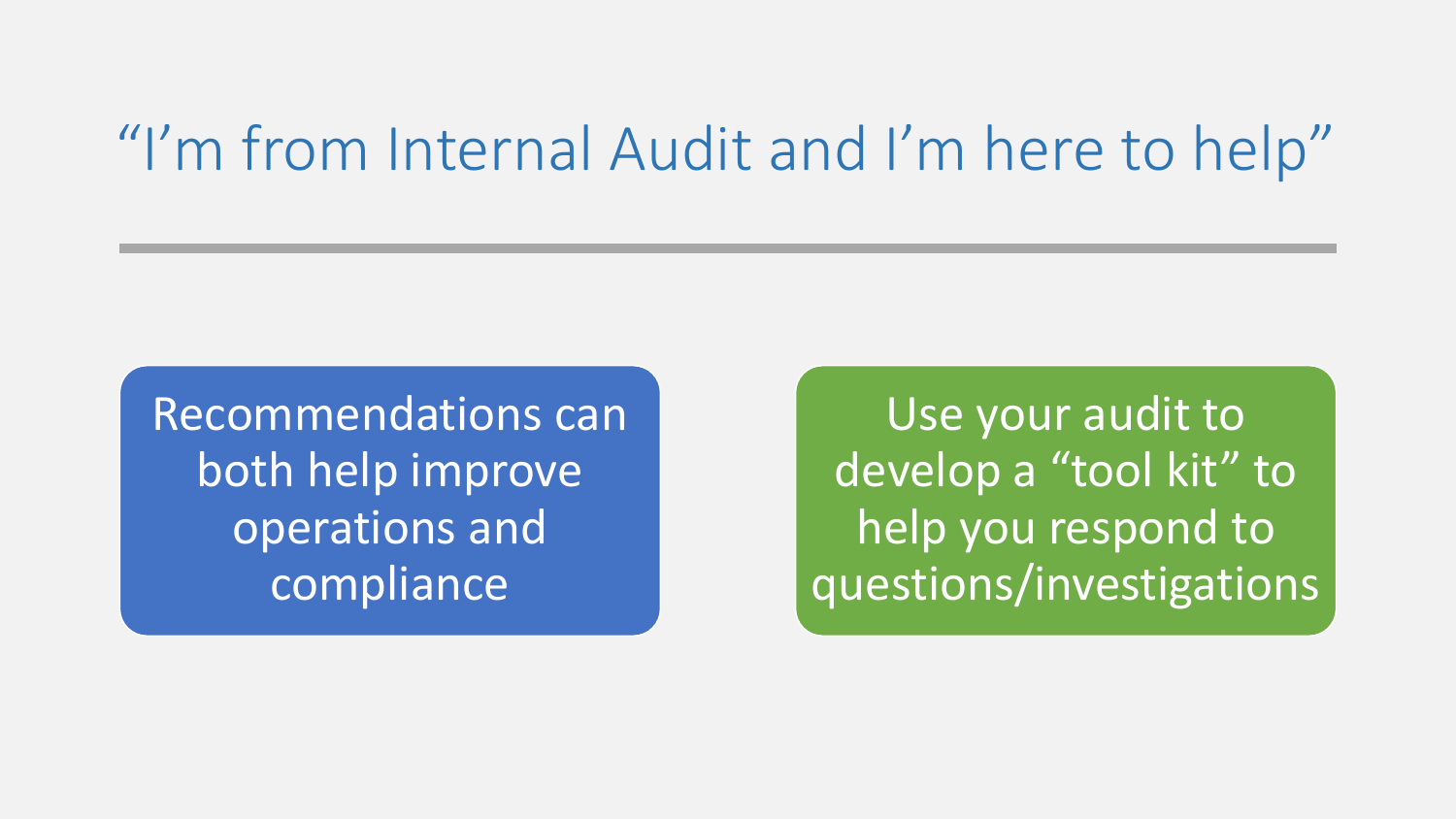### After the Breach – The Letter From the OCR

- Step 1 Speed dial Legal
- Step 2 Pull your mock audit results off the shelf
	- Policies and procedures
	- Documentation
	- Contacts
- Step 3 Respond Timely
	- Last minute submittals may be viewed as a weakness
	- Provide evidence of your risk analysis and remediation

### **COOPERATE**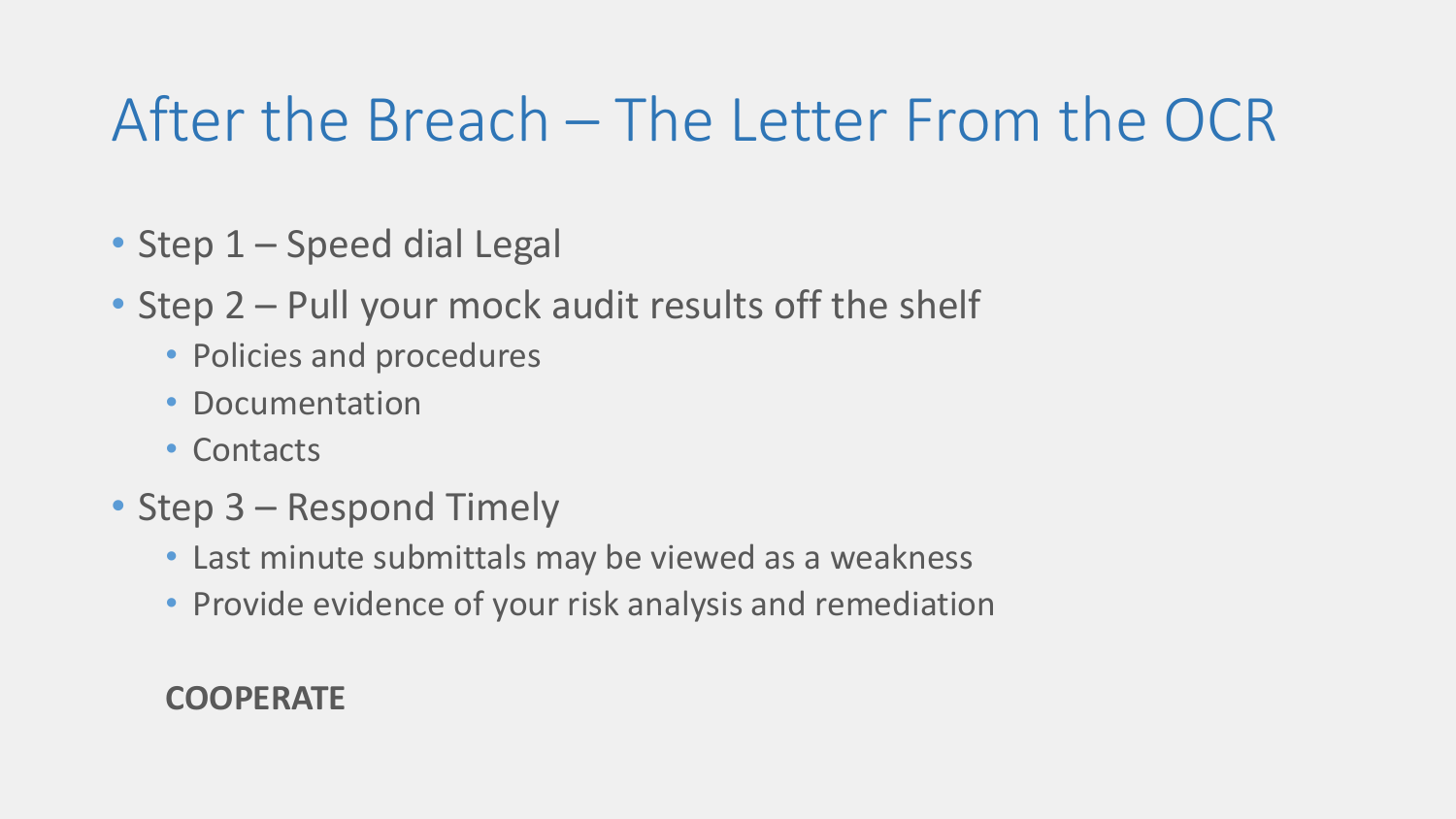### OCR Response | Have a Plan

Develop and TEST a HIPAA audit response plan

- 1. Know where your documentation is and how to get it QUICKLY
- 2. Know how to get system generated information such as audit logs, access monitoring etc.
- 3. Practice presenting documentation in an organized and responsive manner.

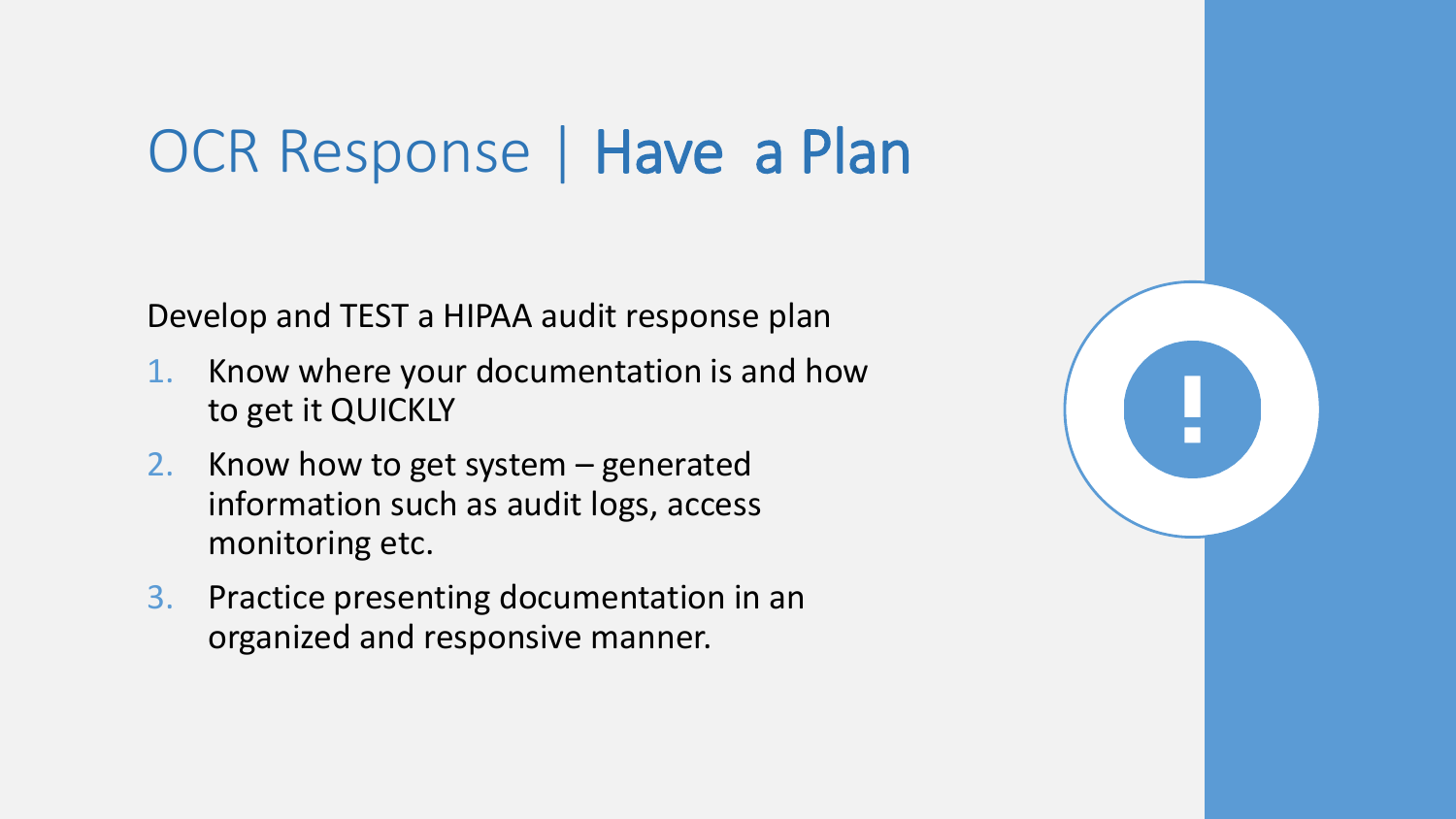### How we can help you

- Enable responsible interactions with your customers and the marketplace
- Privacy, Data Security, Risk Management and Compliance
- Governance, operations and technology
- Work with regulatory agencies
- 750 clients
- Since early 2000s

### CompliancePoint<sup>®</sup>